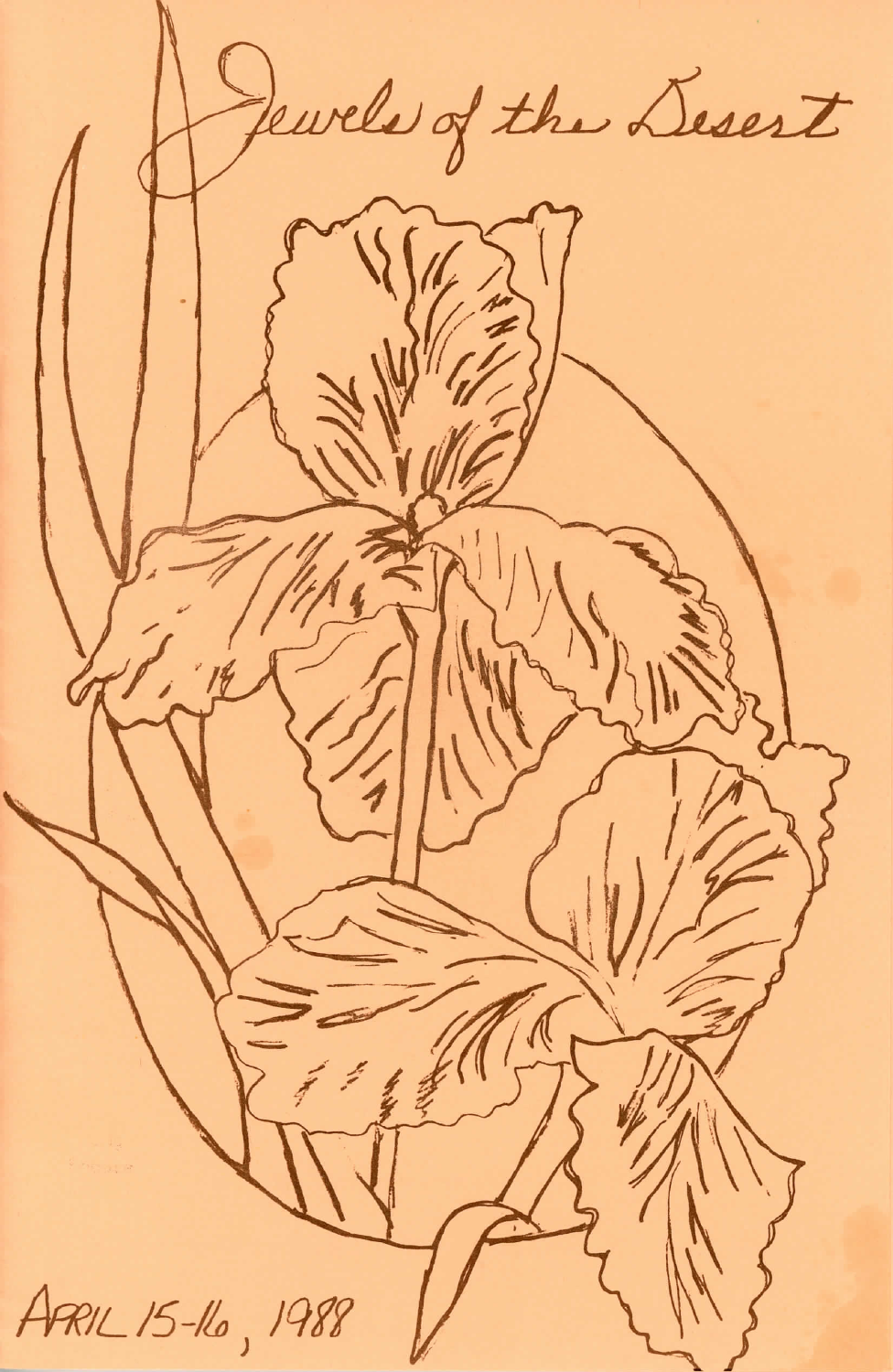# SUN COUNTRY IRIS SOCIETY

Presents

the 18th Annual Iris Show 1988

## JEWELS OF THE DESERT

Presented in cooperation with

The AMERICAN IRIS SOCIETY

in *the Center* Court of

CHRIS-TOWN MALL Phoenix, AZ.

Friday April 15th and Saturday April 16th

Caver Art *by* Carole Spiess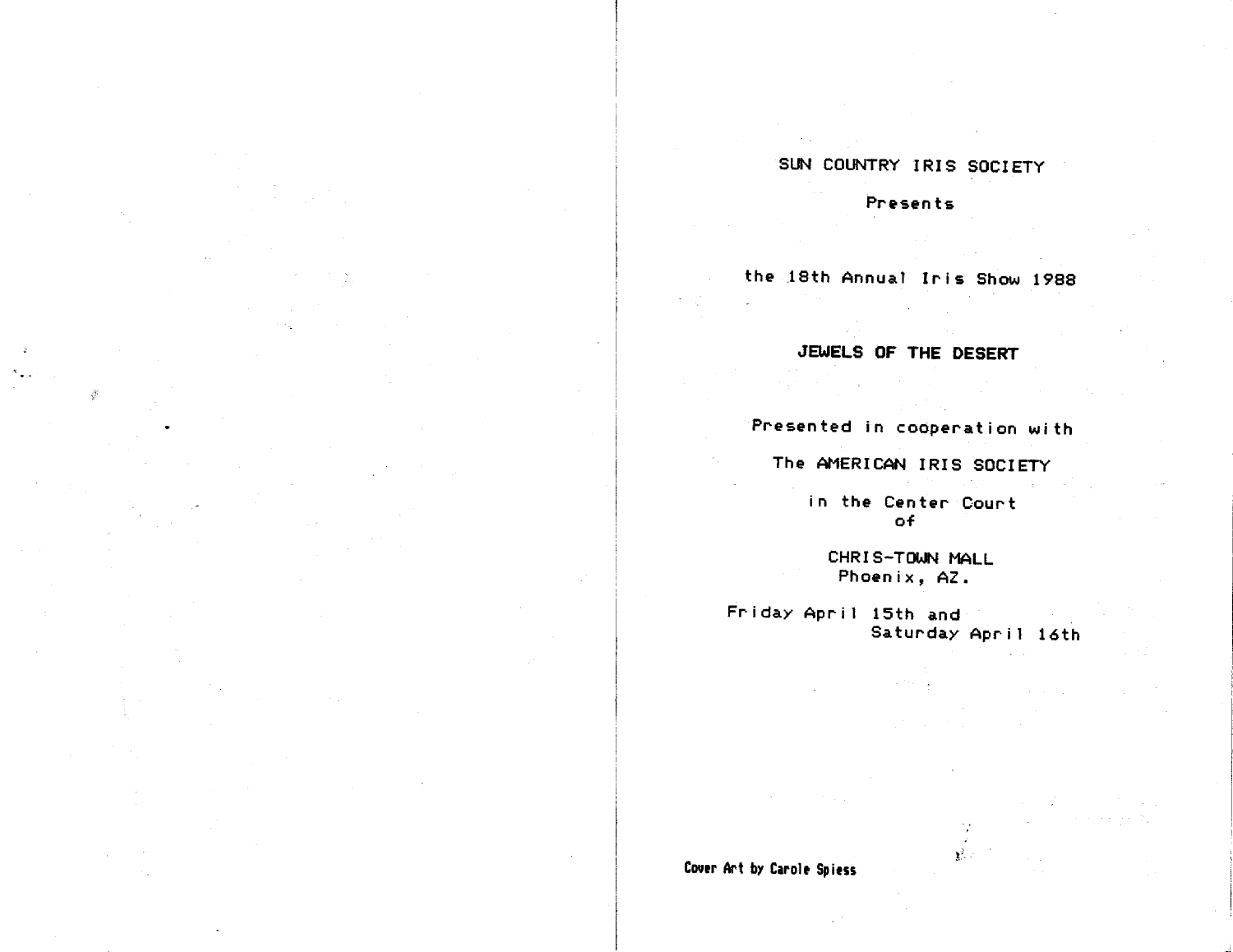### **1988 SHOW COMMITTEE**

| ChairmanCarole Spiess                             |                         |
|---------------------------------------------------|-------------------------|
| ScheduleBobbie Shepard                            |                         |
| Secretary of AwardsGloria Beatty                  |                         |
| JudgesNary Bruner                                 |                         |
| TrophiesRachael Meschede                          |                         |
| ClerksJoyce Newton                                |                         |
| HospitalitySara Lynn                              |                         |
| PublicityCarolyn Cordry                           |                         |
| <b>Classification &amp; Placement of Entries:</b> |                         |
| HorticultureBobbie Shepard                        |                         |
|                                                   | <b>&amp; Rick Tasco</b> |
| ArtisticLucia McLaughin                           |                         |
| Properties & StagingLarry Johnsen,                |                         |
|                                                   | Gary Meeker & Jim Day   |
| Artistic ConceptsJoyce Newton                     |                         |
|                                                   | & Carole Spiess         |
| Clean UpAll Members                               |                         |
|                                                   |                         |

#### SUN COUNTRY OFFICERS 1987-1988

| PresidentRick Tasco         |
|-----------------------------|
| Vice-PresidentBloria Beatty |
| SecretaryClemence Newcome   |
| TreasurerJanet Meeker       |
| DirectorsGary Meeker,       |
| Jim Day & Dorald Shepard    |

This is an American Iris Society approved show, conducted according to American Iris Society regulations and judged by AIS accredited judges.

For information concerning membership and other activities in Sun Country Iris Society and the American Iris Society call 841-1231.



## **WELCOME**

The SUN COUNTRY IRIS SOCIETY extends a warm welcome to all of you entering and enjoying what we feel will be one of our finest shows.

Our society is based on friendship and a desire to share knowledge of our favorite flower - IRIS.

Most of you viewing this show are from other parts of the country and did not realize, until now, that Iris not only grow, but thrive in our Valley of the Sun.

Should you be interested in learning more about our society, and possibly joining, we are currently meeting at the Valley Sarden Center, 1809 N. 15th Ave., the first Tuesday of the month at 7:00 m.

We have wonderful proorans, often with slides, showing the various new Iris available and giving tips on culture, fertilizers, growing habits and hybridizing. Membership entitles you to monthly bulletins and all activities.

With membership in the American Iris Society, you receive quarterly illustrated bulletins full of research, information on National Conventions and descriptions of many new varieties.

SUN COUNTRY wishes to express special thanks to CHRIS-TOWN for their cooperation and the use of their mall. Thank you for joining us at our show.

> Carole Soiess Show Chairman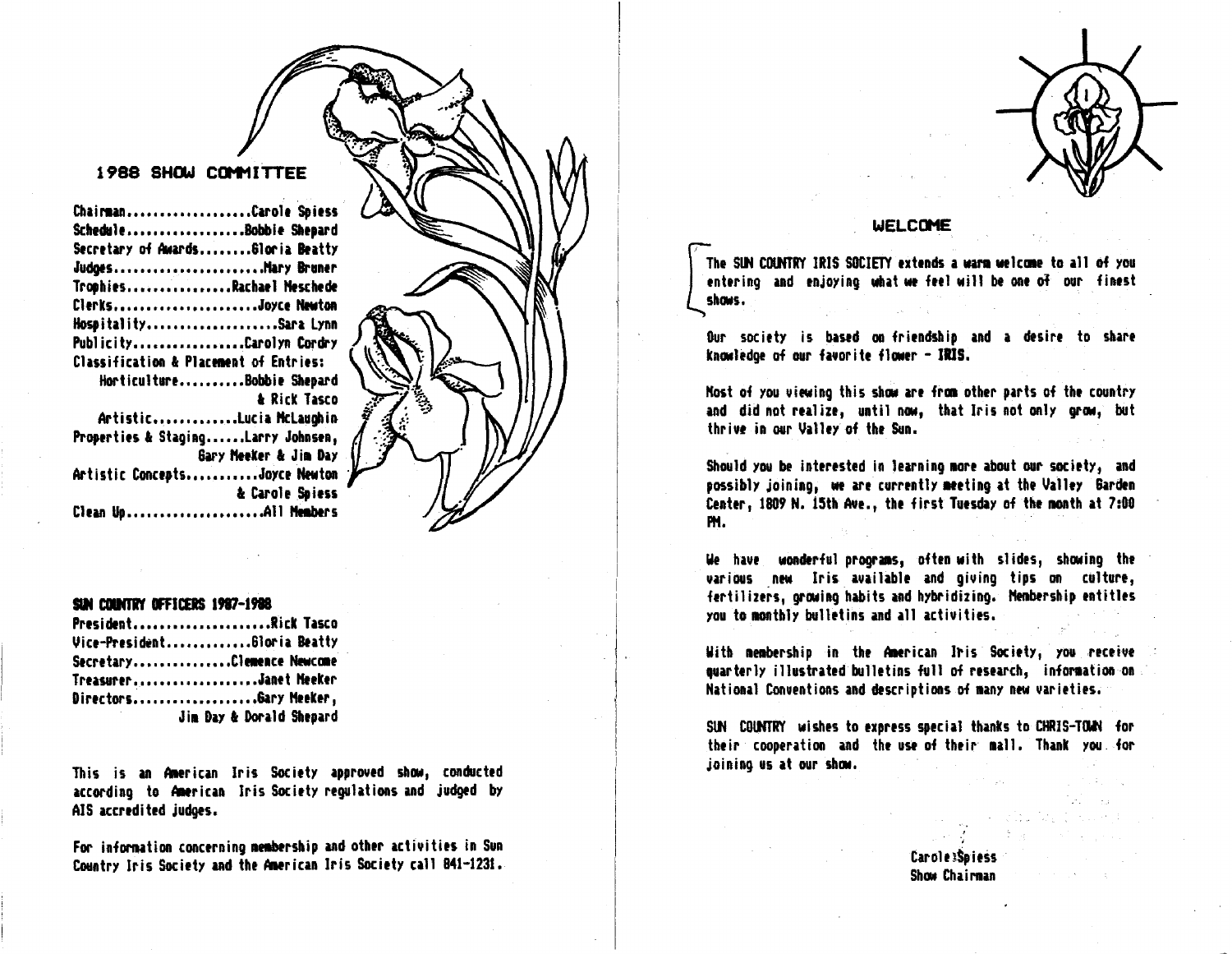## GENERAL RULES

- $\rightarrow$  1. Exhibition privileges are goen to all persons.
- -2. Entries will be accepted from 6:30 AM until 9:30 AM Friday, April 15th.
- $\leq$  3. Single-specimen entries are to be staged by cultivar, then oroused in color ranges. Each named variety constitutes a separate class for judging.
- -4. Horticulture exhibits must have been orown by the exhibitor.
- $\sim$  5. Exhibits placed on the show bench will be judged as groomed by the exhibitor.
- 6. An exhibitor may enter no more than one specimen of the same named variety.
- ... 7. Exhibits must be correctly named and labeled. Iris not named or properly identified will not be judged. Entry numbers will appear on TAG-STUB only, not on upper portion of the tag. Tagstub information will be used in determining the Horticulture Sweepstakes winner: therefore, name of the cultivar and identity of the exhibitor must be shown on the stub. Taos and entry tabulation forms may be obtained in advance from Gloria Beatty (846-0412) or Bobbie Shepard (841-1231).
	- 8. Youth See special rules under Division III.
- $\sim$  9. Judging will be by American Iris Society rules, with decisions of judges final. Any award may be withheld at the judges discretion.
- 10. Judges will not enter a section that they are judging.
- 11. No persons are allowed in exhibit area during judging except the judges, show chairman, clerks, and designated student judges.
	- 12. Judging is to begin at 10:30 AM. Friday, April 15th.
	- 13. Sun Country Iris Society assumes no responsibility for loss or damage, but will do all possible to safeguard exhibits.
	- $\sim$  14. Faded stalks may be groomed or removed by the show committee or by the exhibitor any time after the judging is finished.
	- $\rightarrow$  15. Containers will be furnished, except for the artistic classes.
		- 16. Trophies and awards will be presented Saturday, April 16th at a potluck dinner to be held at Shepard Iris Garden, 3342 W. Orangewood Phone 841-1231.
		- 17. Between 5 and 5:30 on Saturday exhibitors will remove ribbons from their entries. Artistic entries will also be removed during this period. After 5:30 exhibitors may remove any horticulture entries that they wish to retain.



DIVISION I - HORTICULTURE

## Section A. TALL BEARDED

Section B. ARILS Group a - Aril-Meds Broup b - Arilbreds Group c - Pure Arils

## Section C. MEDIANS

Group a - Standard Dwarf Bearded Group b - Border Bearded Groum c - Intermediate Bearded Group d - Miniature Tall Bearded

## Section D. SPIRIAS

(It is recommended that spurias not exceed 48° cut height.)

Section E. LOUISIANAS

Section F. SIDERIANS

Section 6. DUR. 2005 Dutch, English, Spanish & others (Not eligible for Queen of Show)

Section H. RELATED GENERA (Not eligible for Queen of Show)

Section I. MISCELLANEDUS Any iris not named above.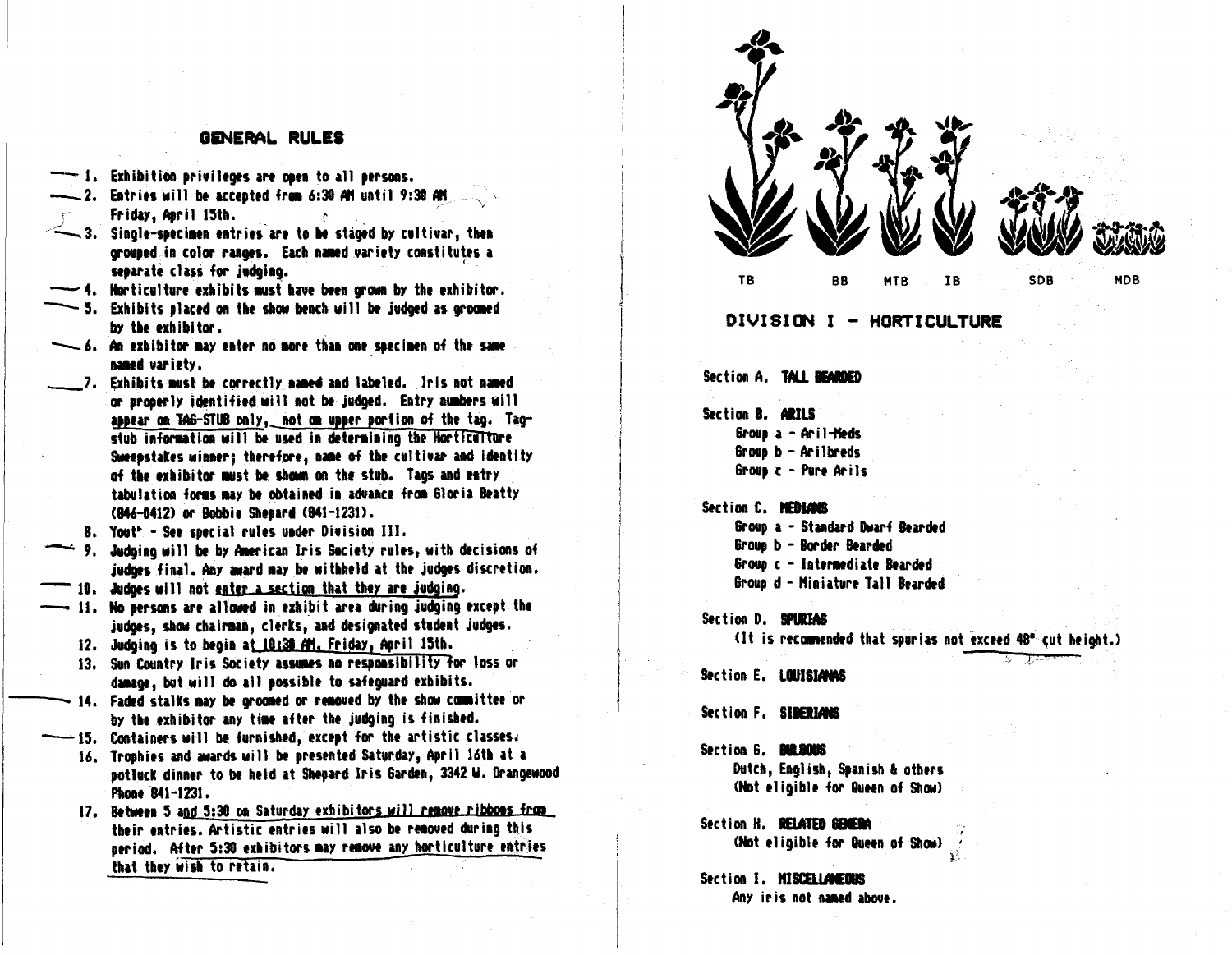#### Section J. SEEDLINGS

An unintroduced iris of any section or kind, to be designated by name or number & entered in hybridizer's name.

Group a - Seedlings hybridized & exhibited by an Arizona hybridizer.

Class 1 - Tall Bearded

- $$
- Class 3 Pure Arils
- Class 4 Medians
	- Group a Border Bearded
	- Group b Intermediate

Group c - Standard Dwarf

Class 5 - Louisianas

Class 6 - Souria

Sroup b - Seedlings hybridized by other than the exhibitor.

Section K. COLLECTIONS

These classes must consist of named varities. One entry per exhibitor per class. Any three stalks constitute a collection. Variety names must be listed on the entry tag.

| Group $a - Ari1$ or $Ar1$ -bred                                  |                               | and the state of the |  |  |
|------------------------------------------------------------------|-------------------------------|----------------------|--|--|
| Group b - Plicata tall bearded                                   | the control of the control of |                      |  |  |
| Group c - Tall bearded - any three stalks of any one color class |                               |                      |  |  |
| Group d - Louisianas                                             |                               |                      |  |  |
| Group e - Spurias                                                |                               |                      |  |  |
| Group $f - Medians$                                              |                               |                      |  |  |



#### **RILES FOR ARTISTIC DESIGN**

Þ

Ì

1. Exhibitors are limited to one entry per class.

2. No artificial plant material may be used.

3. Dried or treated natural plant material is acceptable but fresh material must predominate.

- 4. Plant material need not have been grown by exhibitor. unless class so disionates.
- 5. The use of interpretive accessories is permitted but required only if specifically designated for a class.
- 6. One or more iris must be used in each arrangement and must be the dominating feature of a desion.
- 7. Except where specified, iris of any kind may be used.

8. Though not required, exhibitors may identify iris used in their arrangements, either on entry tag or on a separate card. 9. Exhibitor's name should appear on underside of their container.

10. Exhibitor should keep arrangement fresh.

11. No background boards may be used except in specified classes.

12. Sun Country Iris Society assumes no responsibility for loss or damage but will do all possible to safeguard exhibits.

13. Class #1 is limited to 8 exhibitors, by reservation only. For reservations call Lucia McLaughin, 972-9105.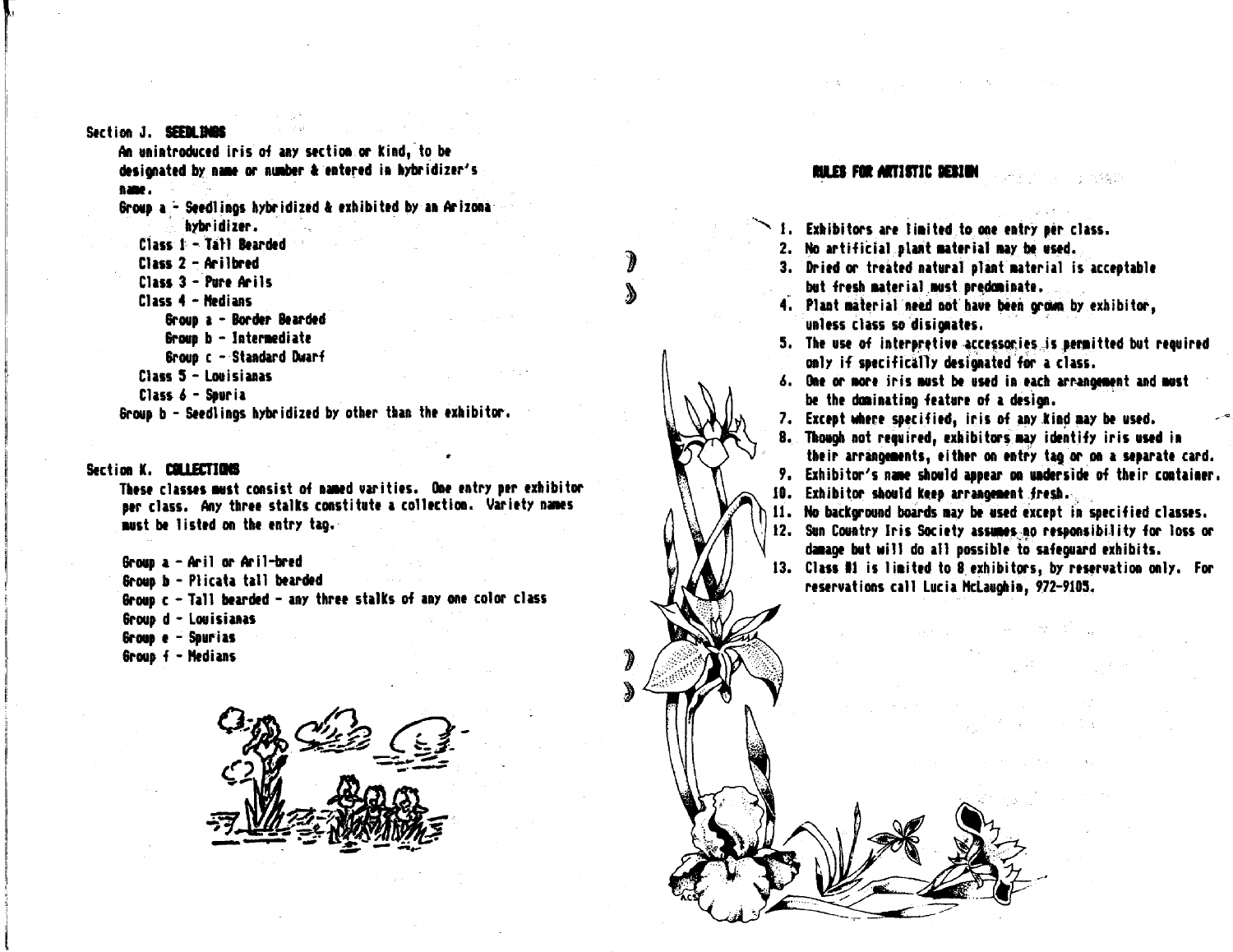## DIVISION II - ARTISTIC DESIGN

### CLASS 1 - "DIAMOND"

BY RESERVATION - 8 Entries only. Navaio white backboards. 32" high, 24" wide and two 12" wings, will be furnished. Call Lucia McLaughin, 972-9105, for reservations.

In composition the diamond, being nothing more than the element carbon in crystal form, is the simplest of genstones.

White Iris in a tall arrangement

#### CLASS II - "RUBY"

The word "ruby" is derived from the latin word rubeus, meaning red, but actually varies from shades of red through all shades of pink.

Piak or red Louisianas, accessories are permitted

### CLA": 111 - "AMETHYST"

A transparent purple variety of quartz, available in shades from light to dark purple.

Use dark toned Iris, preferably Aril-breds

#### $CLASS$   $10 - PCDP$

Of all substances, none has a more fascinating history and mystique than gold.

Yellow iris using water accent

#### $CIASS$   $U - PAT$  of Jeifish

There is a pot of gold at the end of the rainbow, so runs the ancient legend. More likely it is a pot of jewels.

Arrangers choice - Free interpetation

## DIVISION III - YOUTH

Youth is defined as 18 years and under. Entries will be judged in two age groups:

> Class Ya - Under 12 years Class  $Yb - 12$  through 18 years

SECTION A - HORTICLE TURE

Group 1 - Tall Bearded Group 2 - Any Other

### SECTION B - ARTISTIC

Class I - "THRONDISE" Turguoise has long been associated with American Indian jewelry and art. It is highly prized for its shades of blue.

Southwest theme, predominate blue. Accessories permitted.

Class II - THY DEEAN OF RICHES!

Open interpetation. Accessories permitted.



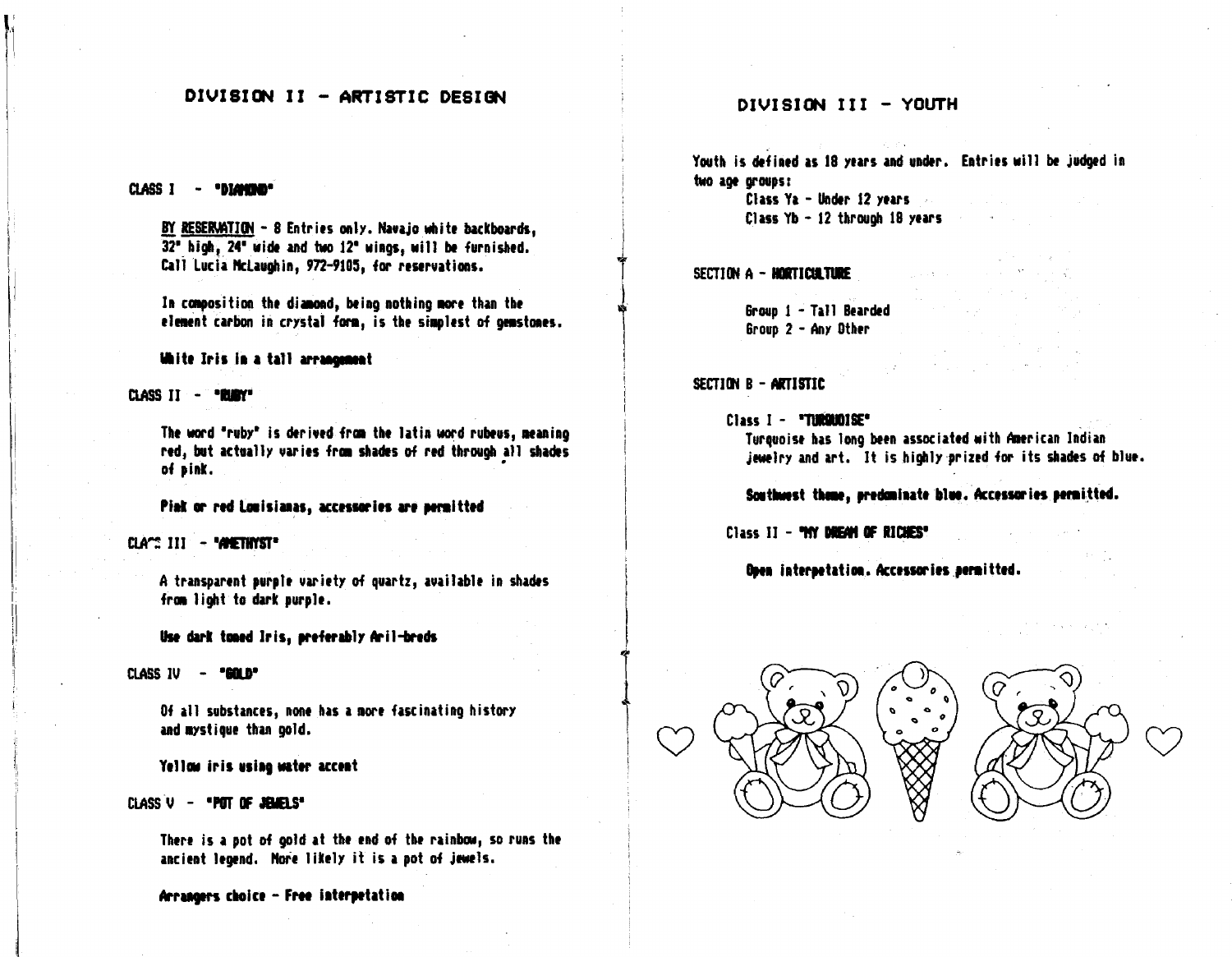### **ALIARDS**

### **RIBBONS**

All ribbons & rosettes are American Iris Society awards. First, second, third place and honorable mention ribbons will be awarded in each class as menited.

American lris Society rosettes will be awarded for each of the following categories:

**QUEEN OF SHOW** SMEEPSTAKES - Horticulture & Artistic Divisions BEST HORTICULTURE SPECIMEN - in each Section BEST ARTISTIC ARRANGEMENT **BEST SEEDLING OF SHOW** REST SPECIMEN - Youth Division BEST ARTISTIC ARRANGEMENT - Youth Division

#### **NEDALS**

The SILVER MEDAL of the American Iris Society will be given to the person winning the highest number of First Place ribbons in Horticulture Division.

The BRONZE MEDAL of the American Iris Society will be given to the person winning the second highest number of First Place cibbons in the Horticulture Division.

#### SECTION CERTIFICATES

To be awarded if American Iris Society requirements are met: a minimum of five-classes per section, three exhibitors per section.

### SWILL GARDEN ALARD

To be eligible, exhibitor must grow fewer than 100 varieties of iris and be pre-reqistered with the Secretary of Awards. A \$25 gift certificate for winner's choice of iris will be donated by the SHEPARD IRIS GARDEN. 3342 W. Orangewood, Phoenix, to the exhibitor winning the most blue ribbons.

### **COLLECTION CLASSES**

A chizone of recent introduction will be awarded for the best blue ribbon collection in each class. Rhizomes awarded will be of the type exhibited in each winning entry.

#### **TROPHIES**

- 1. Queen of The Show
- 2. Best Tall Bearded Iris
- 3. Best Median Iris
- 4. Best Arilbred Iris
- 5. Best Spuria Iris Will be awarded the BETTY UICKENKAMP MEMORIAL TROPHY
- 6. Best Louisiana Iris Will be awarded the BARBARA DERENIAH MEMORIAL TROPHY
- 7. Best seedling exhibited by an ARIZONA hybridizer
- 8. Best artistic arranoement of show
- 9. Sweepstake winner Horticulture Division
- 10. Sweepstake winner Artistic Division
- 11. Sweepstake winner Youth Division
- 12. Best Youth Artistic arrangement
- 13. The FOSTER TRY Perpetual Memorial Trophy will be awarded the BEST BLACK TALL BEARDED IRIS